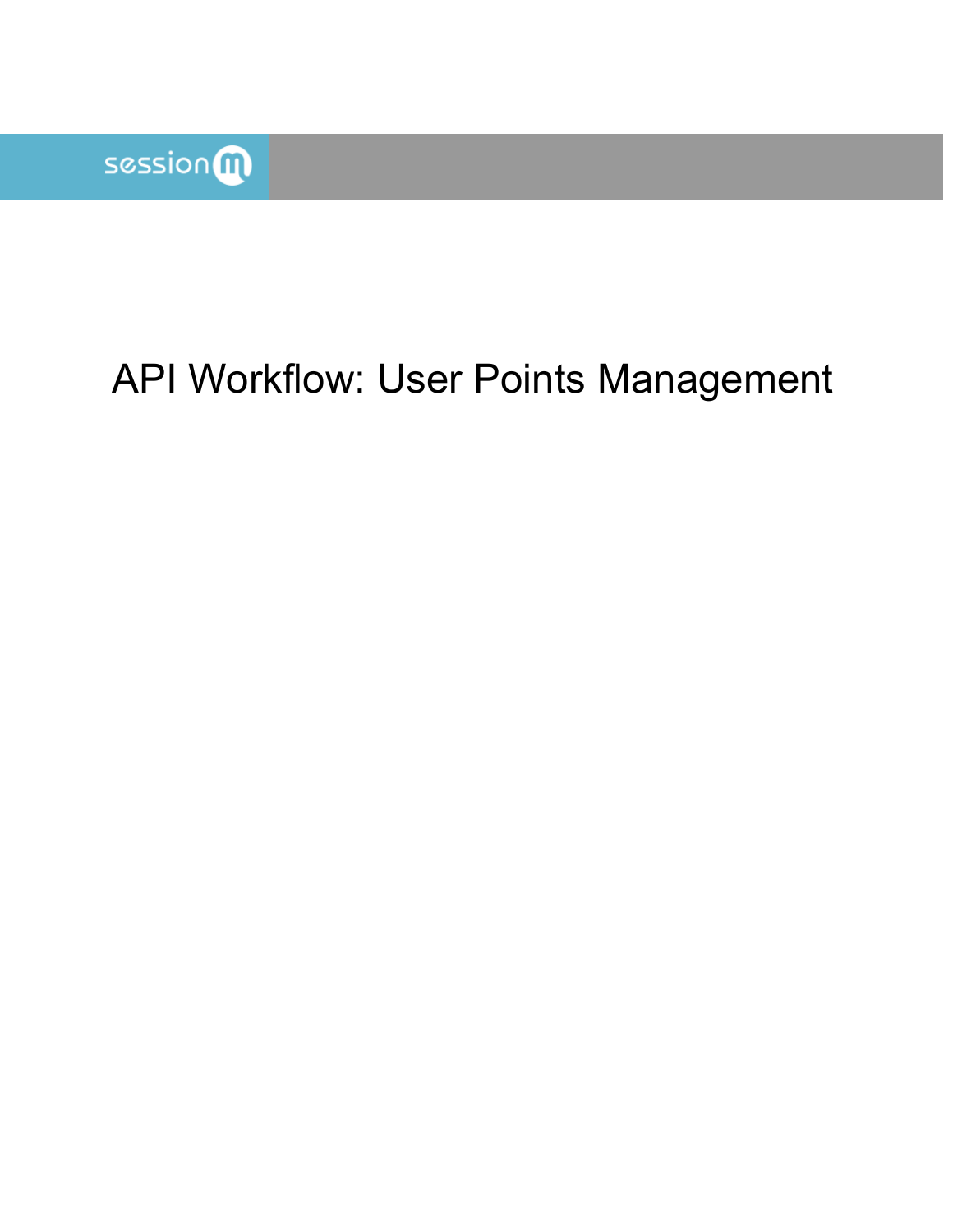### Table of Contents

**[Summary](#page-2-0)** 

Use Case [Sequence](#page-2-1)

**Data [Configuration](#page-2-2) Prerequisites** 

**Step by Step with [Examples](#page-2-3)** Step 1: Retrieve Available Balance for [Customer](#page-3-0) Point Accounts Fetching a Balance for [Specified](#page-3-1) or Default Point Accounts Fetching a Balance for All Point [Accounts](#page-5-0) Step 2: Increase or Decrease Balance of [Customer](#page-6-0) Point Accounts [Increasing](#page-6-1) a Point Balance [Decreasing](#page-9-0) a Point Balance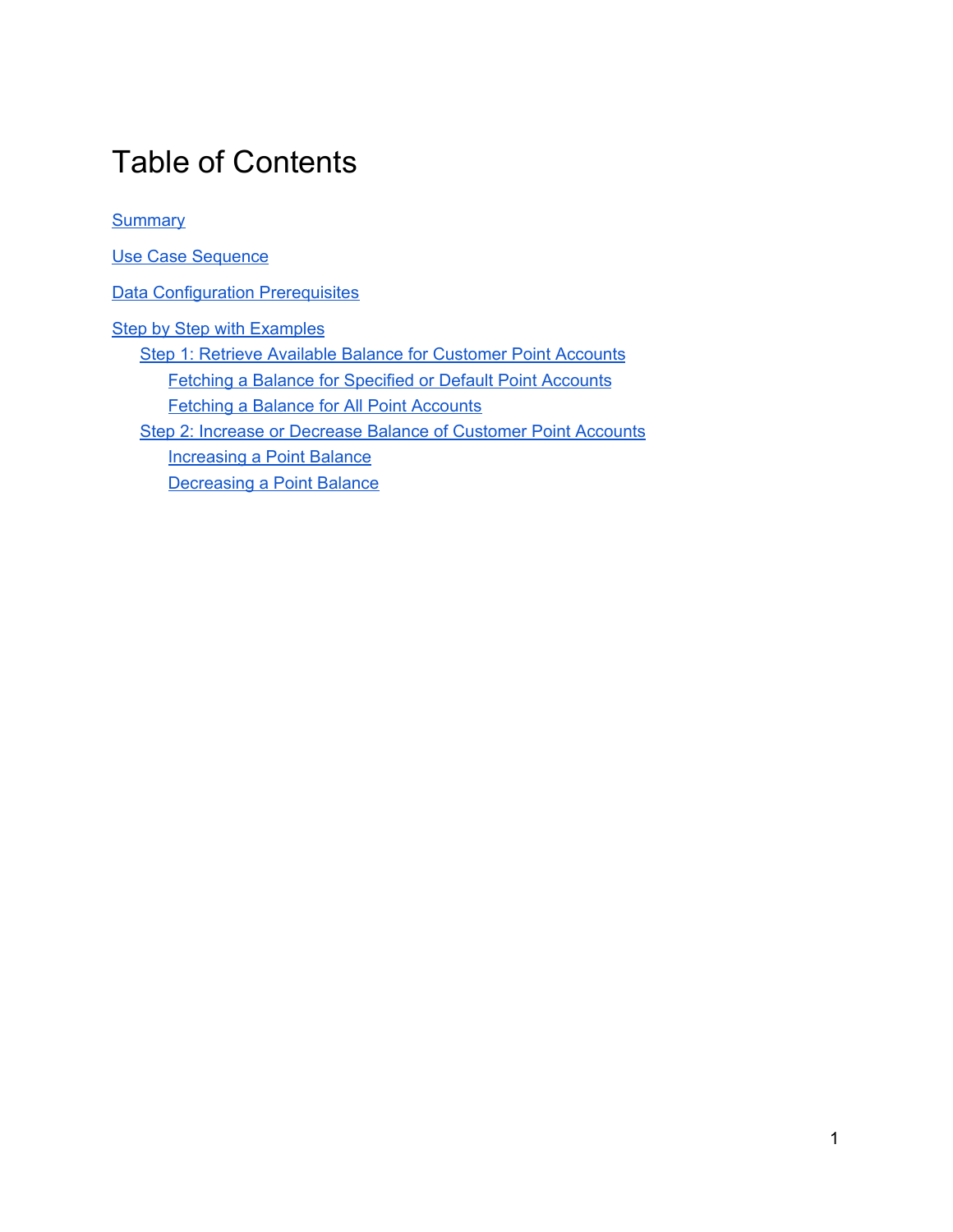## <span id="page-2-0"></span>**Summary**

This workflow features the UserPoints API, which is part of the Incentives domain. It details the primary transactions that can be performed for tasks related to managing a user's point balances.

## <span id="page-2-1"></span>Use Case Sequence

The sequence for this use case is:

- 1. Fetch customer's point balance:
	- a. From default account.
	- b. From specified point account(s).
	- c. From all of their existing accounts.
- 2. Increase or decrease the point balance from the account(s).

## <span id="page-2-2"></span>Data Configuration Prerequisites

This flow assumes that at least one point source and point account have been configured within the SMP for a given retailer.

## <span id="page-2-3"></span>Step by Step with Examples

Featured in this workflow is the UserPoints API. It allows you to fetch, decrease (spend), or increase (deposit) a customer's point balance.

When issuing curl commands for these transactions, adhere to the following syntax:

- Begin each curl command with either POST.
- Specify: -H 'Content-Type: application/json' -H 'authorization: Basic AUTH\_ID'
- Begin URL with same endpoint: https://[ENDPOINT]/api/1.0/user\_points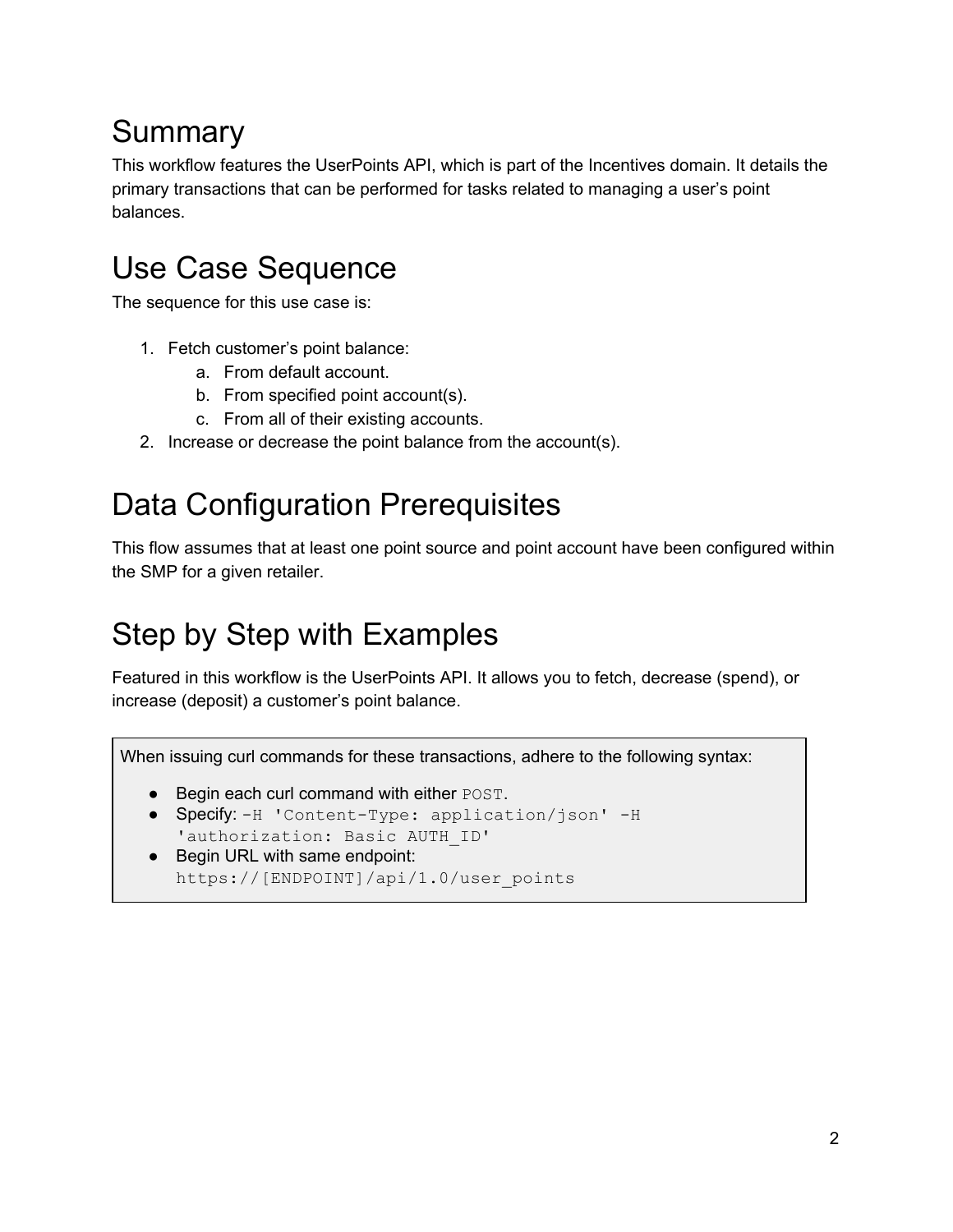### <span id="page-3-0"></span>Step 1: Retrieve Available Balance for Customer Point Accounts

The first step in managing a customer's point balance is to retrieve it. You can do this using one of the two endpoints available in the API.

#### <span id="page-3-1"></span>Fetching a Balance for Specified or Default Point Accounts

This endpoint allows you to specify fetch a balance from one or more point accounts. If your loyalty program requires only a single point account, then the API returns the current balance and lifetime historical balance for a given point account.

```
POST /api/1.0/user_points/balance
```
The endpoint passes in a request object that identifies which point account to use.

```
Request
{
  "retailer id": "string",
 "user_id": "string",
  "point_account_ids": [
    "00000000-0000-0000-0000-000000000000"
  \mathbf{I}}
```
The request object can contain one or multiple point account IDs. The key attribute in this object is *point\_account\_ids*. If you don't specify any IDs, the operation fetches the balance from the customer's default point account.

The platform returns a response object:

```
Response
{
 "response_payload": {
   "retailer id": "string",
    "user_id": "string",
    "summary": {
      "total points": 0,
      "life time points": 0
    },
    "details": [
      {
        "account name": "string",
```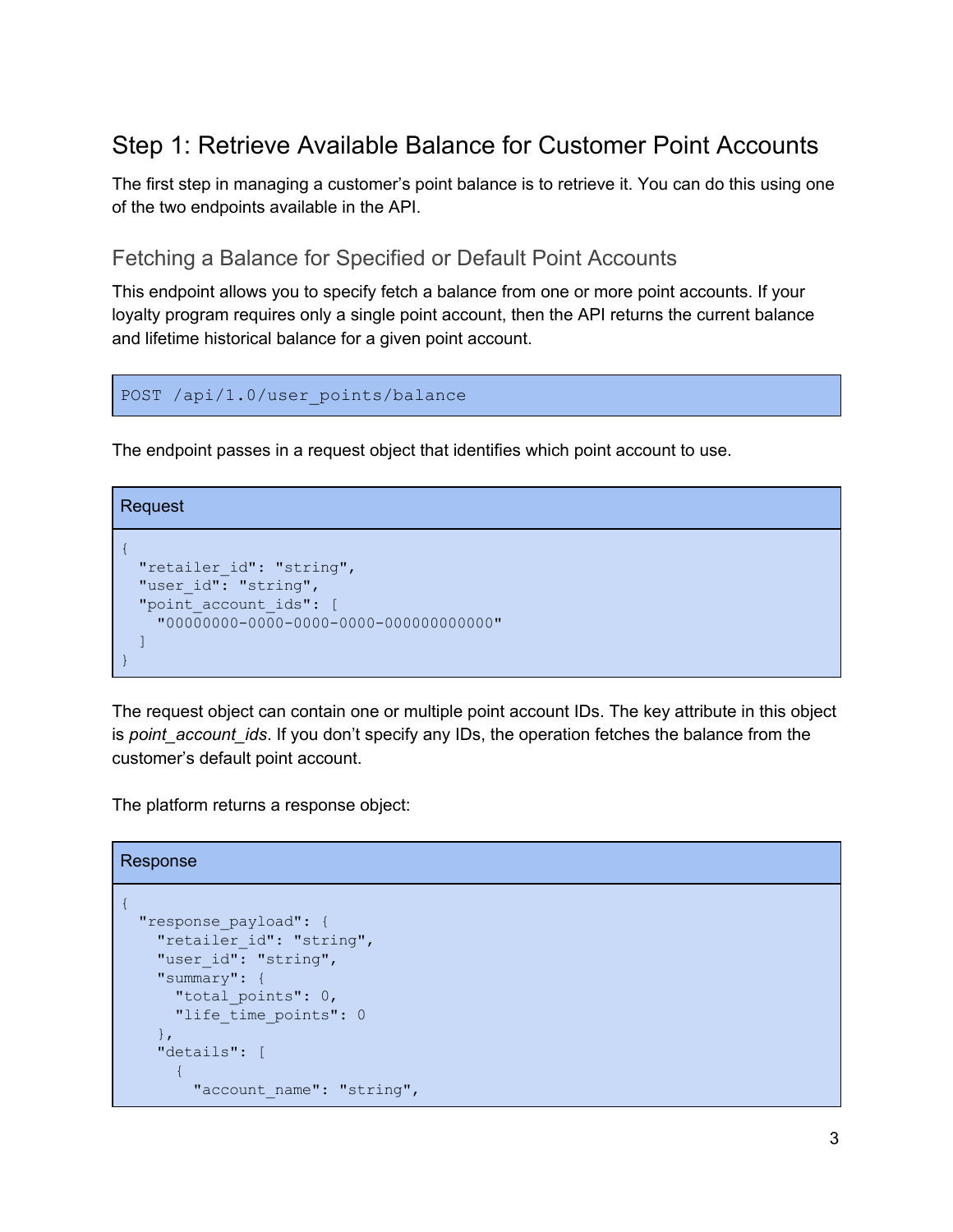```
"user point account id": "string",
        "point account id": "string",
        "grouping_label": "string",
        "available balance": 0,
        "life time value": 0
      }
   ]
 },
 "status": 0,
 "error response": {
   "code": "string",
   "message": "string",
   "raw message": "string",
   "stack trace": "string"
 },
  "logs": [
   {
     "log_level": "Trace",
     "message": "string",
     "stack trace": "string",
     "time_occurred": "2018-12-03T15:21:11.371Z",
      "duration": 0,
      "scope_observer_id": "00000000-0000-0000-0000-000000000000",
      "entity_id": "00000000-0000-0000-0000-000000000000"
  }
 \frac{1}{2},
 "message": "string",
 "scope": {
   "retailer id": "string",
   "event": "string",
   "extended_scope": {}
 },
 "request_payload": {},
 "authorized_integrator_id": "00000000-0000-0000-0000-000000000000",
 "started": "2018-12-03T15:21:11.371Z",
 "completed": "2018-12-03T15:21:11.371Z"
}
```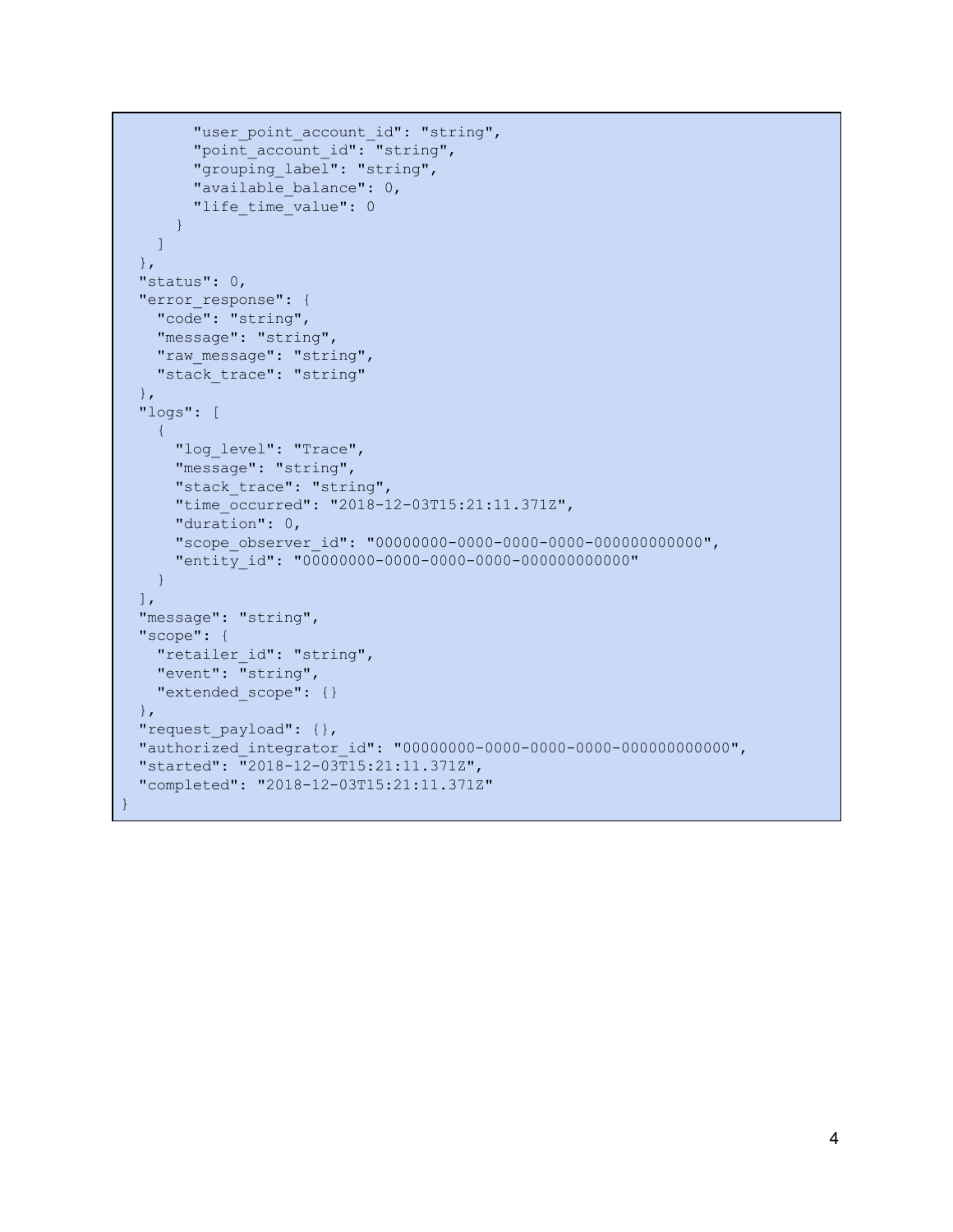### <span id="page-5-0"></span>Fetching a Balance for All Point Accounts

Alternatively, you can use a different endpoint to fetch a balance that reflects all of the customer's point accounts. If your loyalty program requires multiple point accounts, then the API returns the current balance and lifetime historical balance for all active point accounts.

```
POST /api/1.0/user points/all balances
```
This endpoint passes in a request object that contains no point account identifiers.

```
Request
{
  "retailer id": "string",
 "user_id": "string"
}
```
The request object contains only IDs for the retailer and the customer.

The platform returns a response object:

```
Response
{
  "response_payload": {
   "retailer_id": "string",
   "user_id": "string",
    "summary": {
      "total points": 0,
      "life time points": 0
   },
    "details": [
      \left\{ \right."account name": "string",
       "user point account id": "string",
       "point_account_id": "string",
       "grouping_label": "string",
        "available_balance": 0,
        "life time value": 0
      }
   ]
  },
 "status": 0,
  "error response": {
   "code": "string",
   "message": "string",
```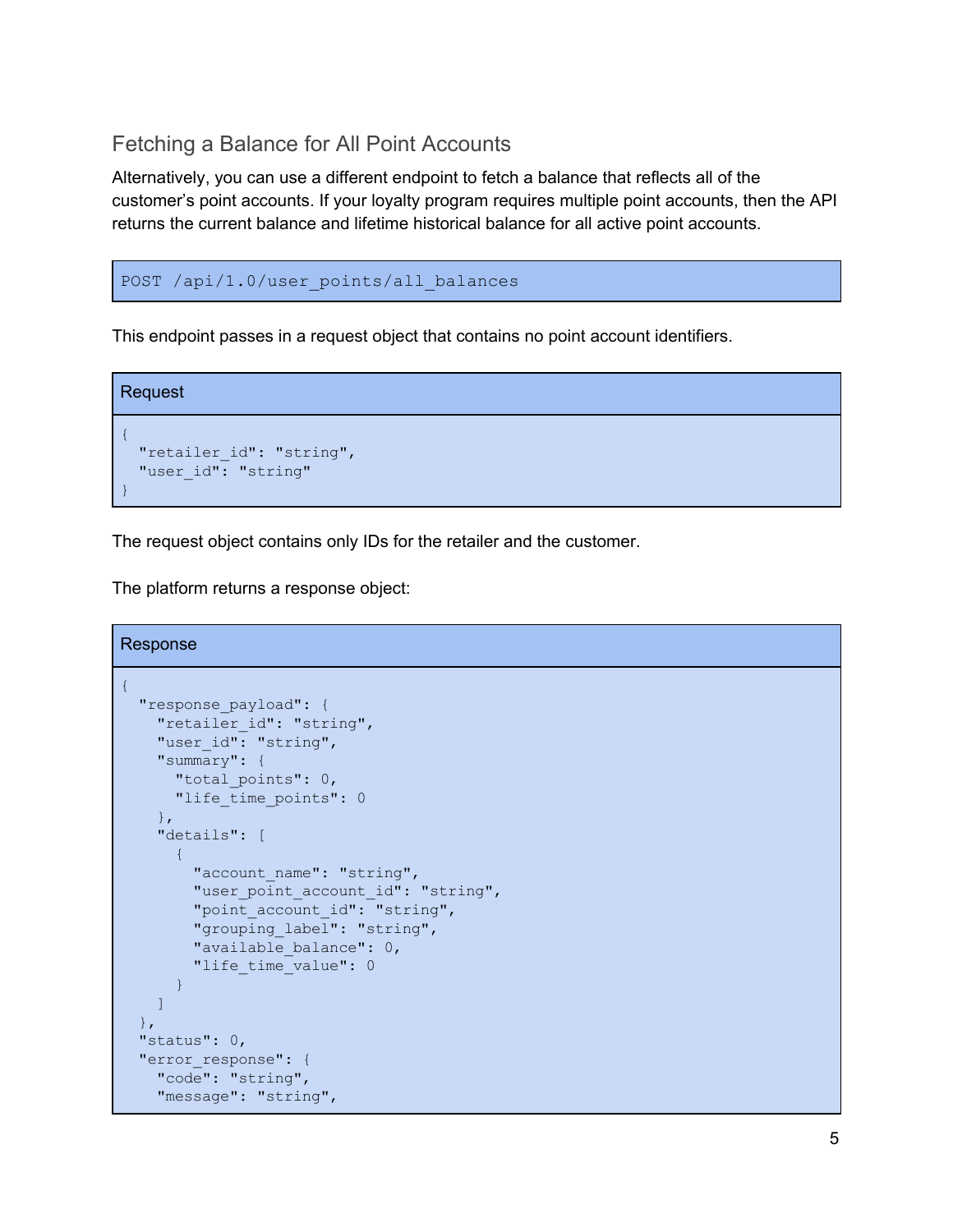```
"raw message": "string",
   "stack trace": "string"
 },
 "logs": [
   \{"log_level": "Trace",
     "message": "string",
     "stack trace": "string",
     "time_occurred": "2018-12-03T15:21:11.389Z",
     "duration": 0,
     "scope_observer_id": "00000000-0000-0000-0000-000000000000",
     "entity_id": "00000000-0000-0000-0000-000000000000"
   }
 ],
 "message": "string",
 "scope": {
   "retailer_id": "string",
   "event": "string",
   "extended_scope": {}
 },
 "request_payload": {},
 "authorized_integrator_id": "00000000-0000-0000-0000-000000000000",
 "started": "2018-12-03T15:21:11.389Z",
 "completed": "2018-12-03T15:21:11.389Z"
}
```
### <span id="page-6-0"></span>Step 2: Increase or Decrease Balance of Customer Point **Accounts**

Now, since the balance is known, you can increase (deposit) or decrease (spend) the account(s).

<span id="page-6-1"></span>Increasing a Point Balance

This endpoint allows you to deposit points into a customer's account.

```
POST /api/1.0/user_points/deposit
```
The endpoint passes in a request object that specifies the points being deposited. It requires both a point account and a point source:

```
Request
{
  "retailer id": "string",
```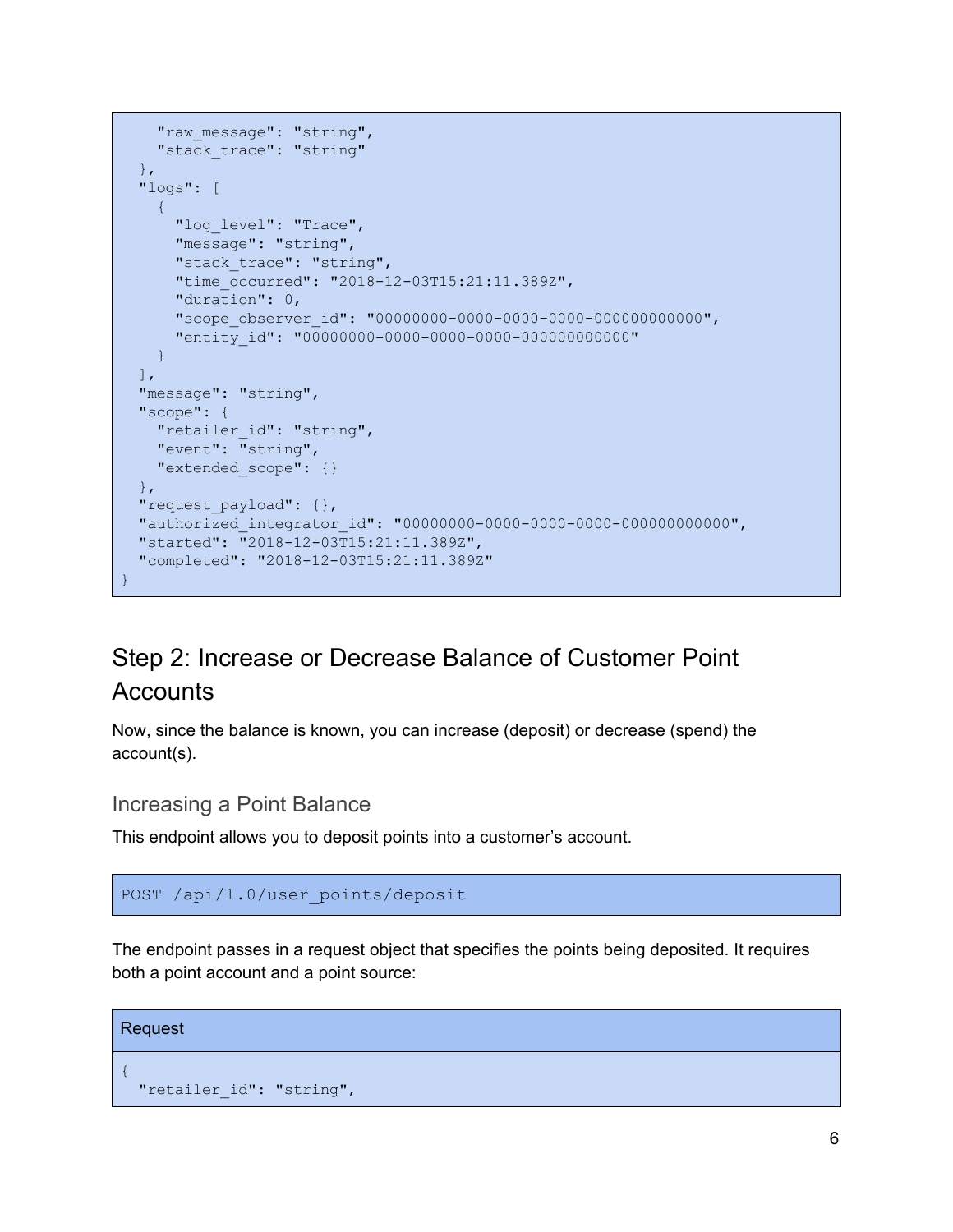```
"user_id": "string",
 "deposit details": [
    {
      "point_source_id": "00000000-0000-0000-0000-000000000000",
     "amount": 0,
     "user_point_account_id": "00000000-0000-0000-0000-000000000000",
     "point_account_id": "00000000-0000-0000-0000-000000000000",
     "reference_id": "string",
     "reference type": "string",
     "transaction_id": "00000000-0000-0000-0000-000000000000"
   }
 ]
}
```
The *point* source id attribute identifies the source, or origination point pool, for the points. For example, clients may set up multiple point sources to track distinct liabilities for different categories of points, such as base points, bonus points, and store-branded credit card p[oints.

The *point* account id attribute is required to specify into what account the points are to be deposited and to increase the account's existing point balance. Furthermore, the points inherit the expiration policy associated with this point account.

The *reference\_id* and *reference\_type* attributes are optional but can be very useful when trying to reconcile the point audit log to activity originating in a third-party system. For example, if the API were to be invoked by a POS system, it would be useful to define the reference type as POS and the reference ID as some transaction ID from the POS.

The *transaction\_id* attribute is also optional; it too can be useful for reconciliation purposes. The *user\_point\_account\_id* attribute is optional and rarely required.

After the endpoint makes the request for the deposit, the platform returns a response object, which is shown below:

```
Response
```

```
{
 "response_payload": {
   "retailer_id": "string",
    "user_id": "string",
    "tracking id": "string",
    "details": [
      {
        "account name": "string",
        "user point account id": "string",
        "point account id": "string",
        "deposit amount": 0,
```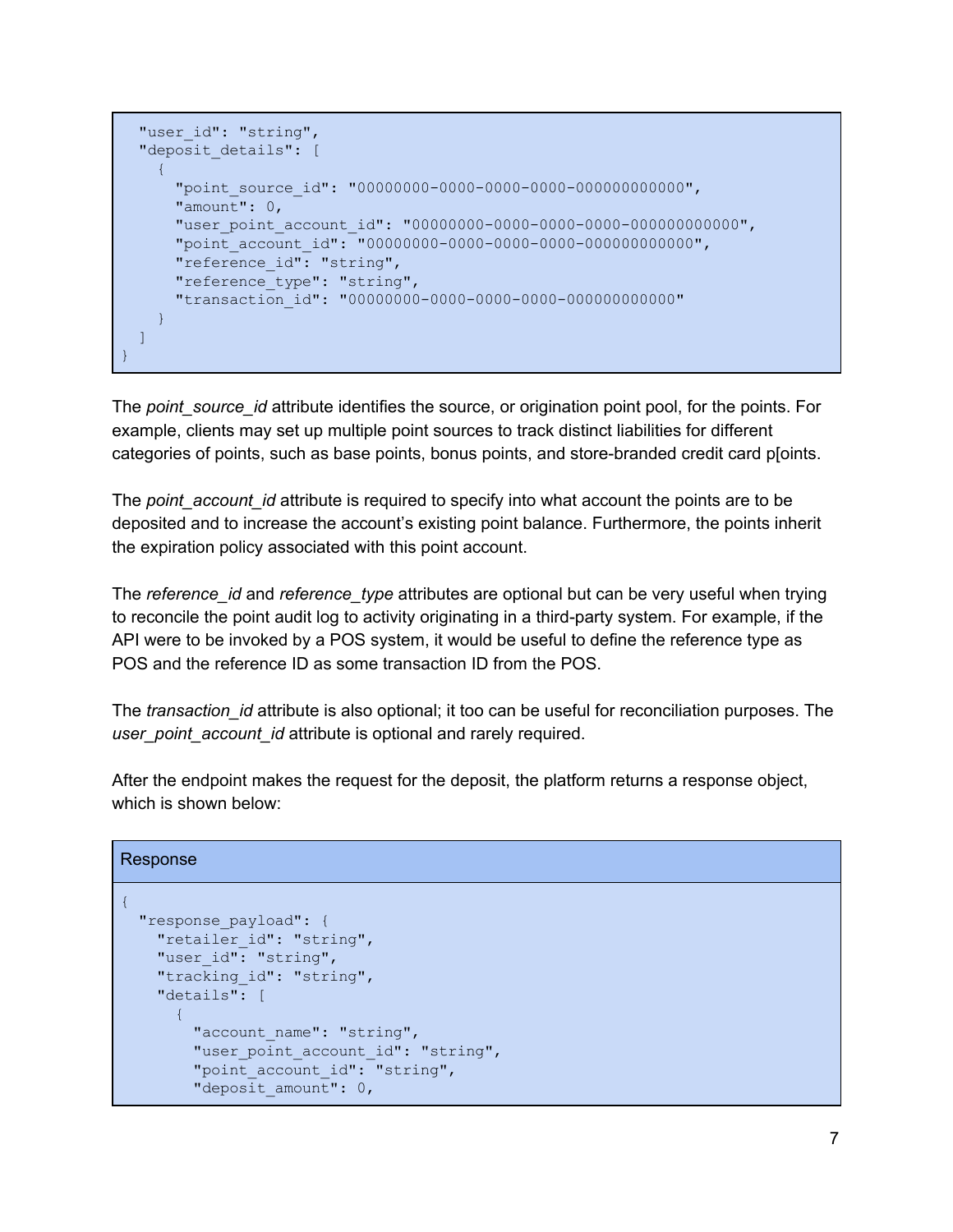```
"available balance": 0,
      "life time value": 0
    }
  \left| \cdot \right|"audits": [
    \left\{ \right."id": "string",
      "retailer_id": "string",
      "user_id": "string",
      "account name": "string",
      "point account id": "string",
      "user point account id": "string",
      "modification": 0,
      "amount_spent": 0,
      "amount expired": 0,
      "audit_type": "Other",
      "modification type": "string",
      "modification entity id": "string",
      "spend weight": 0,
      "point source id": "string",
      "point source name": "string",
      "time_of_occurrence": "2018-12-03T15:21:11.438Z",
      "request_id": "string",
      "transaction_id": "string"
    }
  ]
},
"status": 0,
"error response": {
 "code": "string",
  "message": "string",
  "raw message": "string",
  "stack trace": "string"
},
"logs": [
 {
    "log_level": "Trace",
    "message": "string",
    "stack trace": "string",
    "time_occurred": "2018-12-03T15:21:11.438Z",
    "duration": 0,
    "scope_observer_id": "00000000-0000-0000-0000-000000000000",
    "entity_id": "00000000-0000-0000-0000-000000000000"
 }
\vert,
"message": "string",
"scope": {
  "retailer id": "string",
  "event": "string",
  "extended_scope": {}
},
"request_payload": {},
"authorized_integrator_id": "00000000-0000-0000-0000-000000000000",
```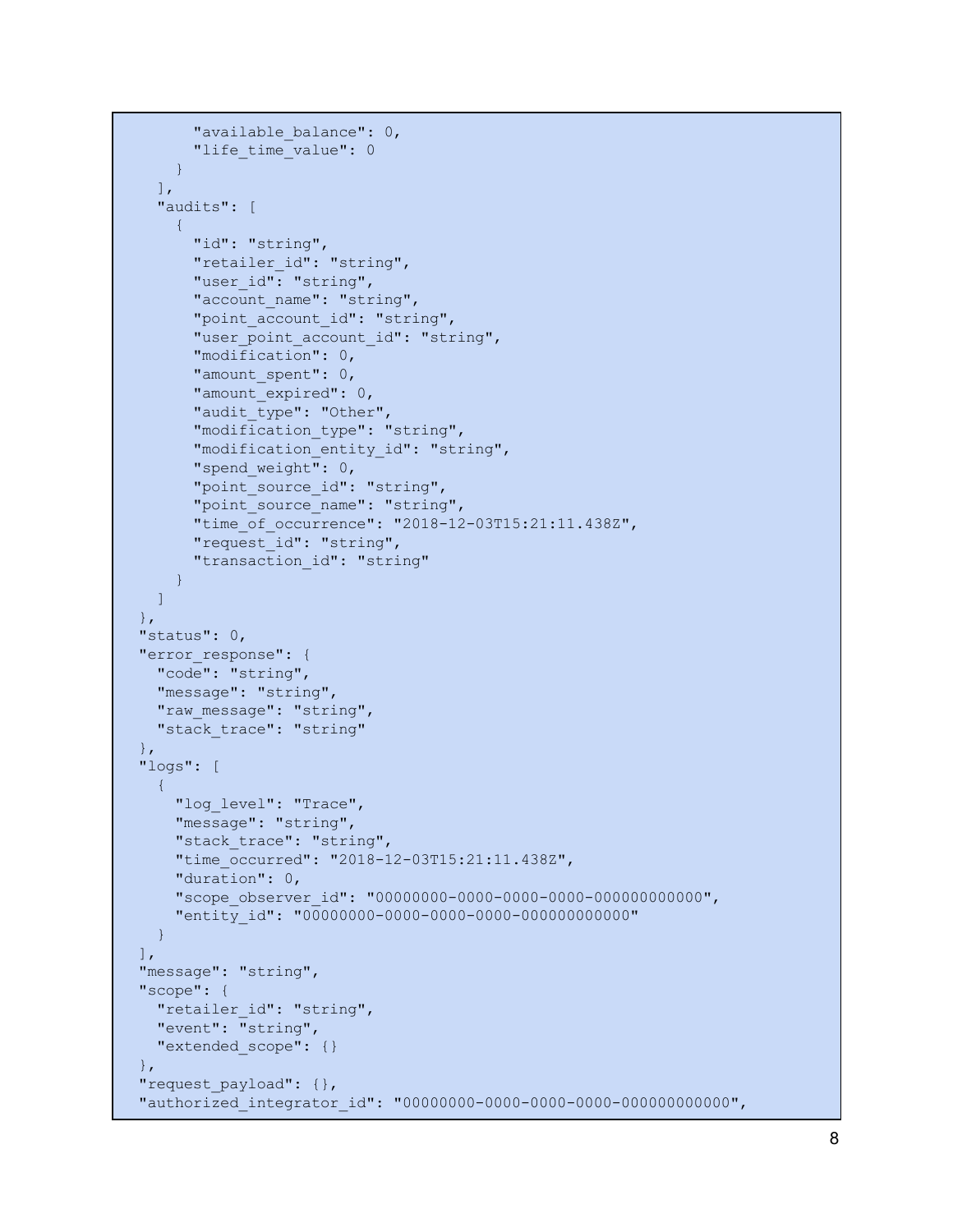```
"started": "2018-12-03T15:21:11.438Z",
 "completed": "2018-12-03T15:21:11.438Z"
}
```
### <span id="page-9-0"></span>Decreasing a Point Balance

This endpoint allows you to spend points, reducing points in a customer's account.

#### POST /api/1.0/user points/spend

You can can choose to include or omit a specific point account in the request object. If the object does not include a point account, the system uses the default point account set up in the platform's Point Management Module. Currently, the platform only supports a FIFO (first in first out) spend policy. In other words, the oldest points will be spend first.

The endpoint passes in a request object that specifies the points being spent:

```
Request
{
 "retailer id": "string",
 "user_id": "string",
 "amount": 0,
 "point_account_ids": [
   "00000000-0000-0000-0000-000000000000"
 \vert,
 "reference_id": "string",
 "reference type": "string",
 "transaction_id": "00000000-0000-0000-0000-000000000000",
  "force spend": true
}
```
The *reference\_id* and *reference\_type* attributes are optional but can be very useful when trying to reconcile the point audit log to activity originating in a third-party system. For example, if the API were to be invoked by a POS system, it would be useful to define the reference type as POS and the reference ID as some transaction ID from the POS.

The *transaction\_id* attribute is also optional; it too can be useful for reconciliation purposes.

The *force\_spend* attribute is typically set to "false." When set to "false," the system follows all parameters defined in the point account definition. For example, the system won't allow the customer to spend points they do not have. If *force\_spend* is "true," it will spend the points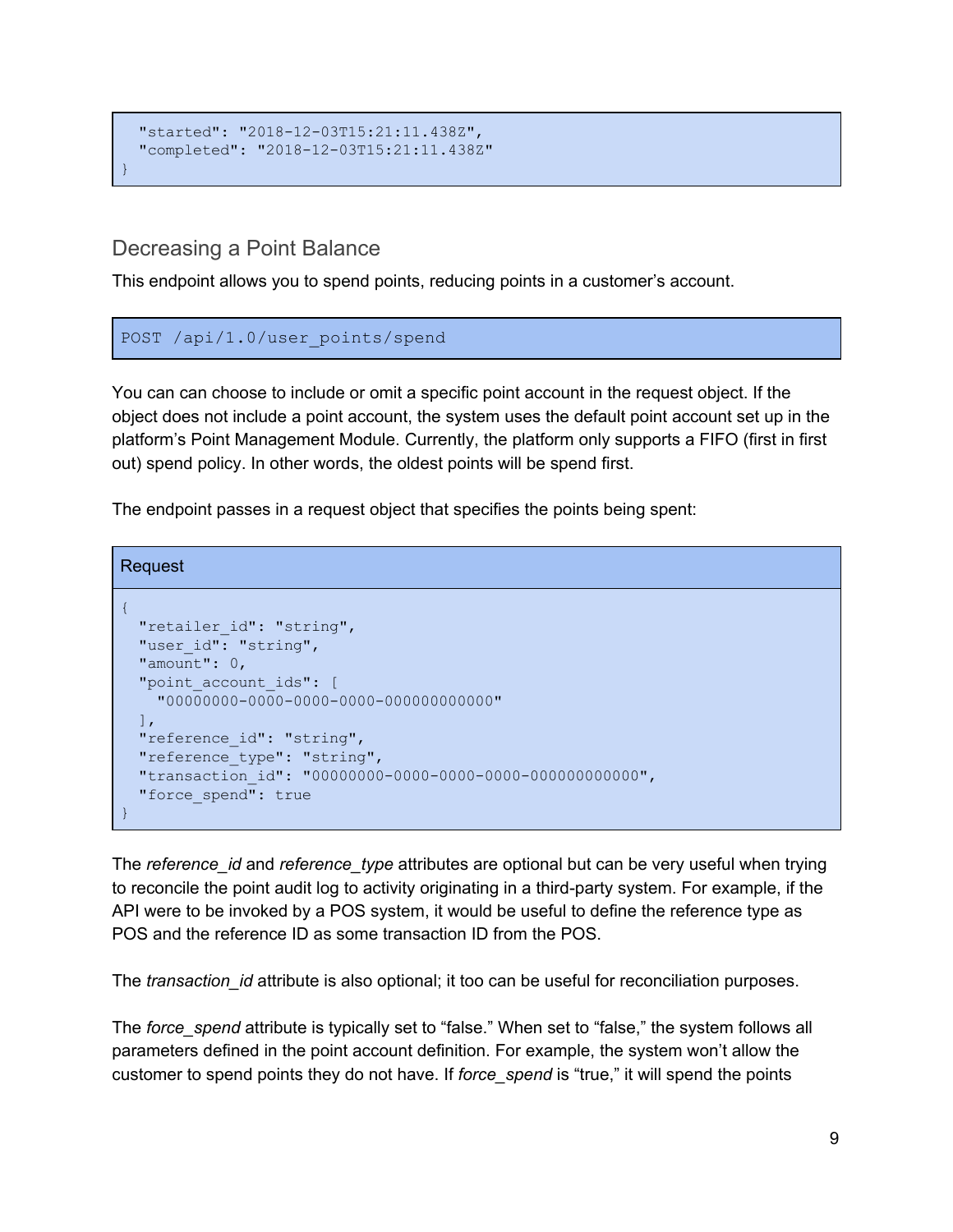regardless of whether or not the customer has sufficient balance. Depending on the point account configuration, this event might result in the customer having a negative balance.

After the endpoint makes the request for the spend, the platform returns a response object, which is shown below:

```
Response
{
 "response_payload": {
    "retailer id": "string",
    "user_id": "string",
   "tracking id": "string",
    "summary": {
      "amount spent": 0,
     "remaining_balance": 0
    },
    "details": [
     {
        "account name": "string",
       "user point account id": "string",
       "point_account_id": "string",
       "amount spent": 0,
       "remaining_balance": 0
     }
    \frac{1}{2},
    "audits": [
     \{"id": "string",
       "retailer_id": "string",
       "user_id": "string",
       "account name": "string",
        "point account id": "string",
        "user point account id": "string",
        "modification": 0,
        "amount spent": 0,
        "amount expired": 0,
        "audit type": "Other",
        "modification type": "string",
        "modification entity id": "string",
        "spend weight": 0,
        "point source id": "string",
        "point source name": "string",
        "time of occurrence": "2018-12-03T15:21:11.411Z",
        "request_id": "string",
        "transaction_id": "string"
      }
   ]
 },
 "status": 0,
 "error response": {
```